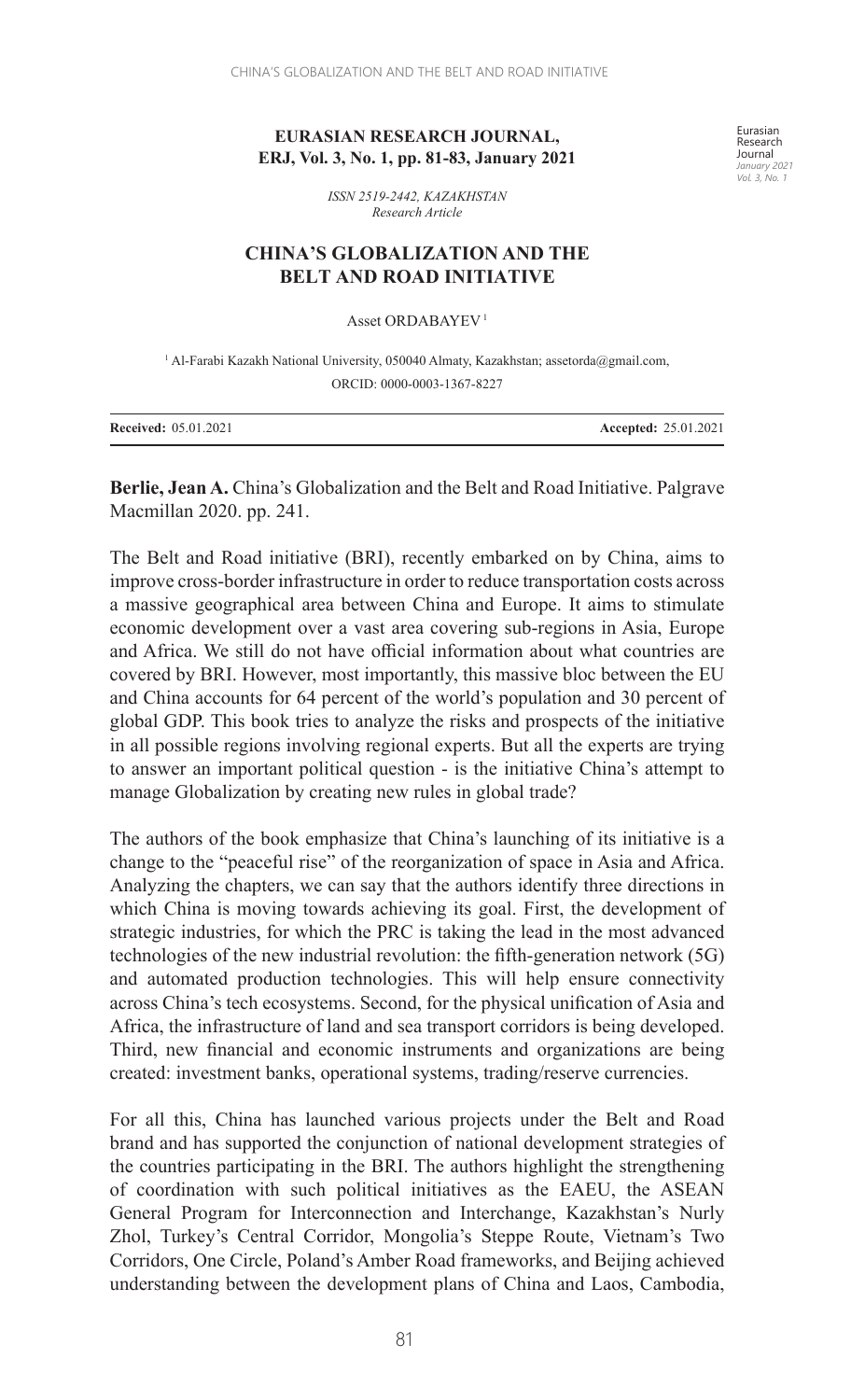Eurasian Research Journal *January 2021 Vol. 3, No. 1.*

Myanmar, and Bejing initiated 17+1 format for cooperation with Central and Eastern European Countries. The authors of the book analyze various formats of interaction between different regions of Eurasia and Africa with the Chinese initiative providing an extensive analysis of the global actions of China, which is one of the unique features of the book.

Answering an important question of the book, the authors show how in different regions of the world the economic activity of China is moving into certain political frameworks and allows it to use this business-activity to enhance its role in regional politics and global governance. The authors provide an insight into how the Chinese leaders are trying to use the economy to increase its role in global processes. At the same time, we have the opportunity to follow the evolution of the analysis of the initiative among global and regional players. Of course, China is promoting that BRI as an economic Initiative and denies the presence of geopolitical aspirations. Nevertheless, most governments and experts see that BRI is largely aimed not only at promoting economic projects but also at increasing Chinese political influence as well as its capacity to reform global governance.

In their analysis, the authors highlight the important risks of the Belt and Road, the BRI participants are concerned about the continued relative closure of the Chinese market. Another point is related to the fact that Chinese companies often increase the number of projects with their participation without sufficient concern about their subsequent payback. Therefore, there may be a threat of the emergence of low-quality assets that will never recoup the money spent on them. Several Asian countries have already faced difficulties related to the implementation of projects under the Belt and Road initiative, and some of them (e.g. Malaysia) decided to revise the conditions for participation in the initiative.

The experts studied the case of Malaysia and Indonesia in great detail in chapter 7. In general, the example of Malaysia demonstrates how countries should deal with China protecting their own interests. In 2018, after coming to power, Premier Mahathir halted the construction of the East Coast Rail Link, which was carried out with Chinese participation. Mahathir referred to that the final cost was dictated by corruption interests and the prices were excessively elevated. After negotiations, the Malaysian authorities were able to reduce the final price of the railroad by almost 30%. This case is an important precedent to showing that negotiations with China can and should be conducted on favorable terms.

In conclusion, the authors express the hope that the history of the Belt and Road will be a successful example of globalization. However, the conclusions about the risks and opportunities of the BRI are not unique, which is a factor that undermines the meaning of the work. Experts mention several conditions to be held by China and for the participating countries for the success of the BRI. The first condition is transparency in project planning, financial expenses and budgeting, and procurement. Greater transparency is needed to engage communities and build public confidence. The second is reforms that take into account the specifics of the participating countries. For example, trade policies and border controls in many countries impede cross-border trade. Simplifying the conditions for the entry and exit of goods is a prerequisite for countries to